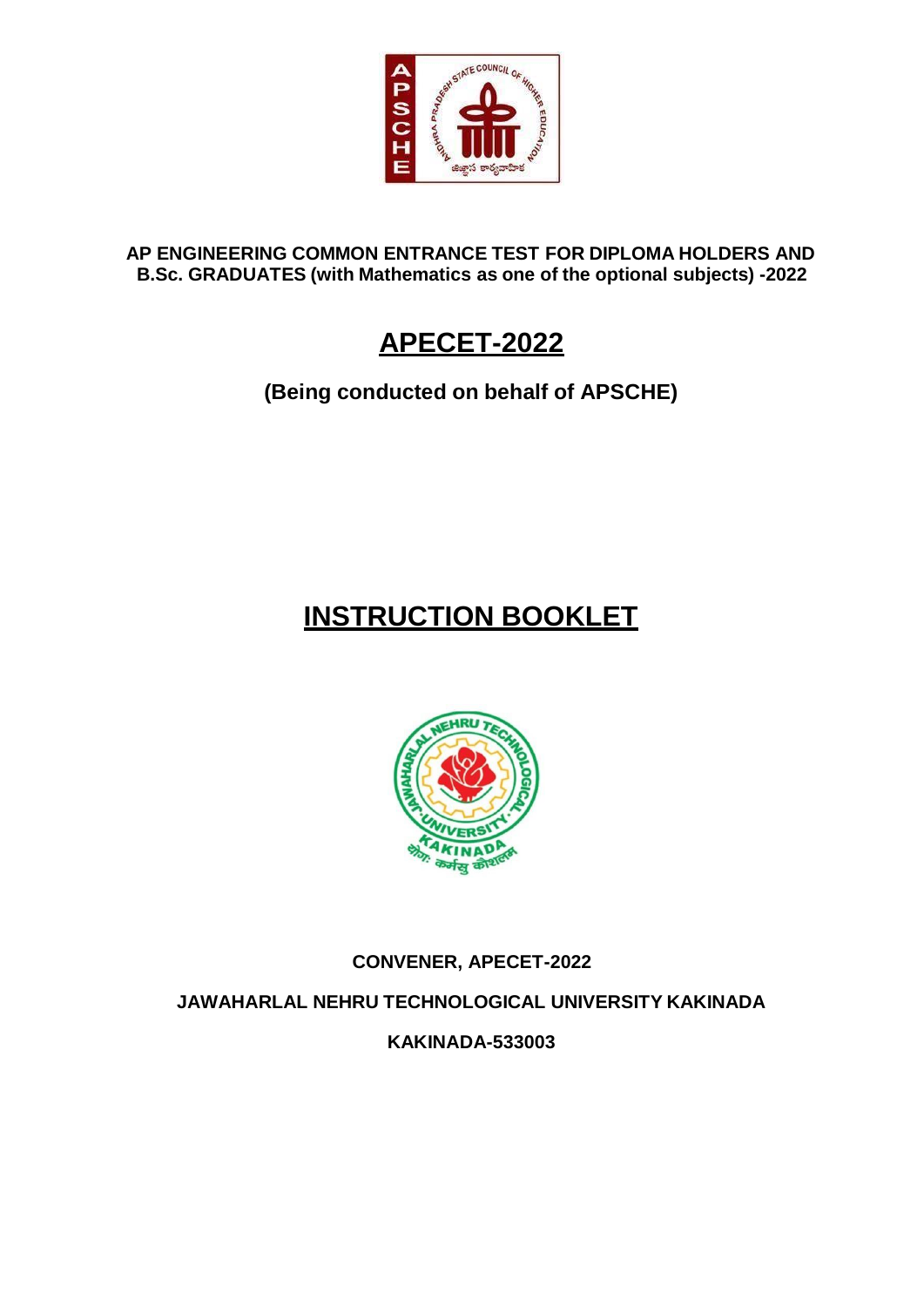## **IMPORTANT DATES**

### **Date and Time of Examination: 22.07.2022 (Friday) from 09.00 am to 12.00 pm and 03.00 pm to 06.00 pm**

| 1. Date of Notification:                                                                                                   | 30.04.2022 (Saturday)     |
|----------------------------------------------------------------------------------------------------------------------------|---------------------------|
| 2. Starting Date of Application Submission:                                                                                | 03.05.2022 (Tuesday)      |
| 3. Last Date for Application Submission                                                                                    |                           |
| <b>Without Fine:</b>                                                                                                       | 03.06.2022 (Friday)       |
| 4. Last Date for Submission with Rs.500/- Fine:                                                                            | 13.06.2022 (Monday)       |
| 5. Correction of online application data already submitted by the candidate<br>14-06-2022(Tuesday) to 16-06-2022(Thursday) |                           |
| 6. Last Date for Submission with Rs.2000/- Fine:                                                                           | 13.06.2022 (Thursday)     |
| 7. Last Date for Submission with Rs.5000/- Fine:                                                                           | 23.06.2022 (Thursday)     |
| 8. Hall Ticket Downloading:                                                                                                | 15.07.2022 (Friday)       |
| 9. Date of Examination:                                                                                                    | 22.07.2022 (Friday)       |
| 10. Preliminary Key:                                                                                                       | 25.07.2022 (Monday)       |
| 11. Final Date for Receiving Objections:                                                                                   | 27.07.2022 (Tuesday)      |
| <b>12. Results Declaration:</b>                                                                                            | (will be intimated later) |
| 13. Rank Cards Downloading:                                                                                                | (will be intimated later) |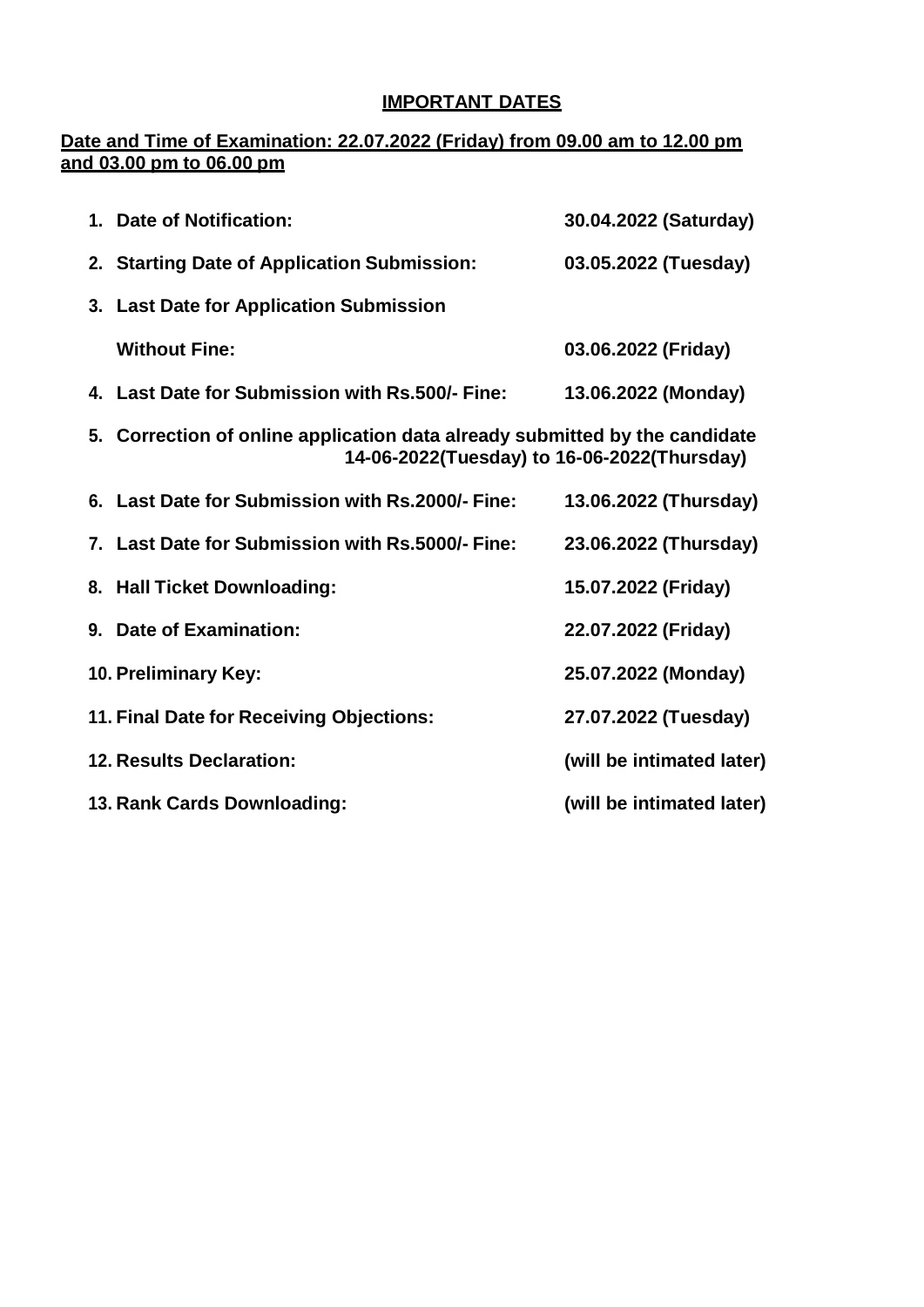#### **GENERAL**

A Common Entrance Test designated in full as Andhra Pradesh Engineering Common Entrance Test for Diploma Holders and for B.Sc.(with Mathematics as one of the optional subjects) Degree Holders and in short as APECET 2022 will be conducted by JNT University Kakinada on behalf of the Andhra Pradesh State Council of Higher Education for the academic year 2022-2023 in accordance with G.O.Ms.No:24 Education (EC) Department dated:18.03.2004, G.O.Ms.No:25, dated:28.06.2006 and G.O.Ms.No:19, dated: 02.02.2008 For Diploma Holders and G.O.Ms.No.57(EC2) dated:12.05.2008 & G.O.Ms.No58(EC2) dated:12.05.2008 for B.Sc.(with Mathematics as one of the optional subjects) degree holders.

- (i) For lateral admission into 2<sup>nd</sup> year regular B.E. and B.Tech. Courses in University engineering colleges to the extent of 10% of over and above sanctioned intake and in All India Council for Technical Education approved Un-Aided Private Professional institutions (Minority & non-Minority) to the extent of 10% of over and above sanctioned intake for Diploma holders and B.Sc degree holdersfor the academic year 2022-2023
- (ii) For lateral admission into 2<sup>nd</sup> year regular B.Pharmacy Courses as approved by Pharmacy Council of India in university colleges to the extent of 10% of over and above sanctioned intake and in Un-Aided Private Professional institutions (Minority & non-Minority) to the extent of 10% of over and above sanctioned intake for the seats specifically earmarked for Diploma holders for the academic year 2022-2023.The candidates with B.Sc. degree are not eligible for admission into pharmacy course.

#### **ELIGIBILITY FOR WRITING THE TEST**

The Candidates satisfying the following requirements shall be eligible to appear for ECET:

- (i) They should be of Indian Nationality.
- (ii) They should belong to the State of Andhra Pradesh. The candidates should satisfy local/non-local status requirements as laid down in the Andhra Pradesh Educational Institutions (Regulation of Admission) Order, 1974 as subsequently amended.
- (iii) They should have obtained a Diploma in Engineering and Technology/ Pharmacy from the State Board of Technical Education of Andhra Pradesh State or any other Diploma from an AICTE approved institution recognized by the Government of Andhra Pradesh as equivalent thereto for admission into the relevant B.E./ B.Tech./ B.Pharmacy courses into the Courses corresponding to the Diplomas as given in the following Annexure.

#### **(O R)**

They should have passed the 3-year B.Sc Degree examination with Mathematics as one of the subjects in the group combination from a recognized University in the state or its equivalent for entry into relevant courses as given in the following Annexure.

- (iv) Candidates who are pursuing a Diploma course shall be eligible for entry into the relevant B.E./B.Tech./ B. Pharmacy courses provided they have completed the prescribed course and passed all the subjects for the award of diploma course before admission into the college.
- (v) Candidates should have passed Diploma in Engineering and Technology/ Pharmacy/ B.Sc Degree as the case may be with at least 45% marks (40% in case of candidates belonging to reserved category) for entry into relevant courses.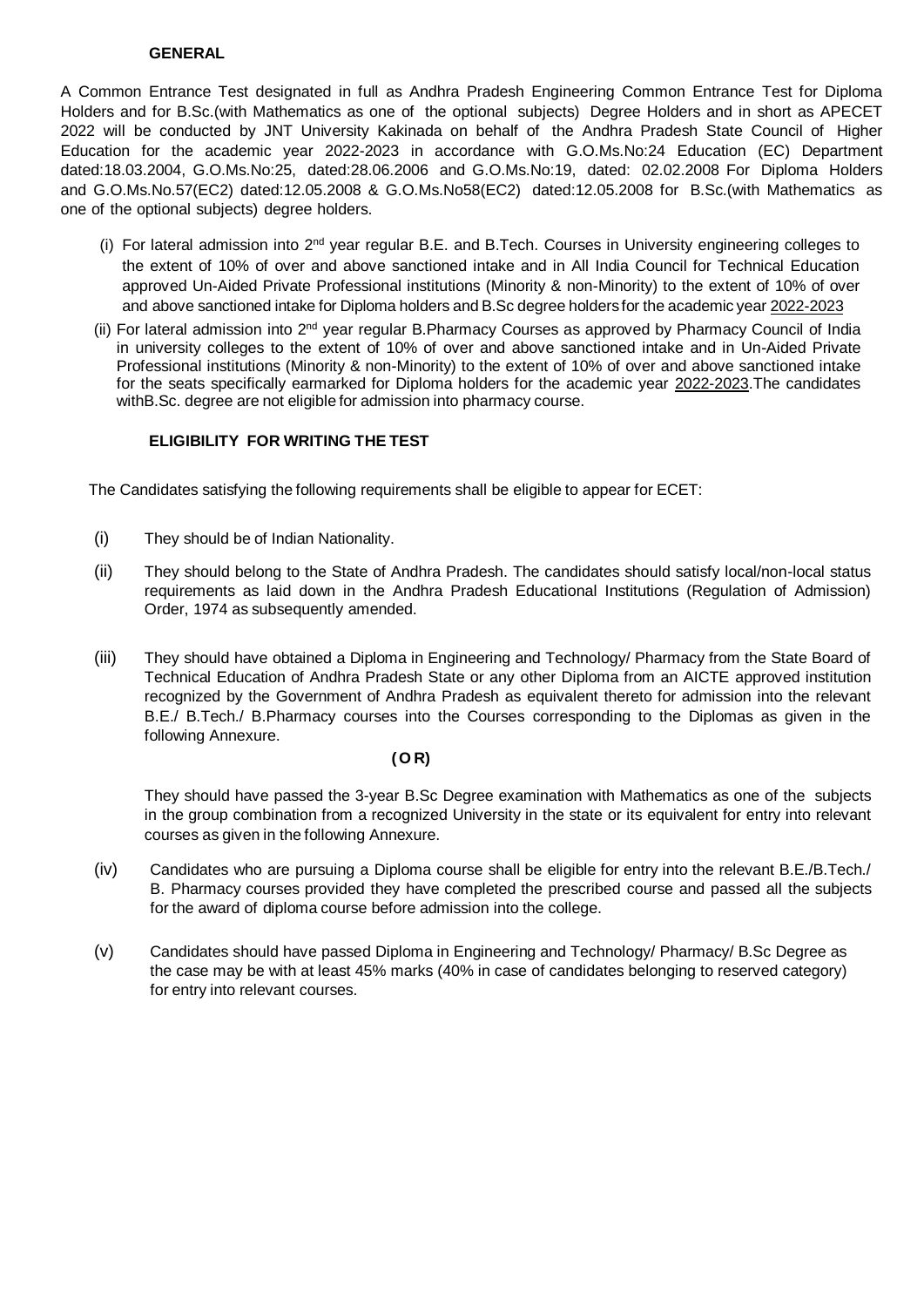#### **3.0 ELIGIBILITY FOR LATERAL ENTRY ADMISSION INTO B.E./ B.Tech./ B.Pharm. :**

Candidates should have appeared and qualified at the APECET-2022. Mere appearance at the Entrance Test does not automatically entitle a candidate to be considered for entry into any course unless the candidate satisfies the requirement of eligibility and other criteria laid down in the rules of admission.

Admission to 85% of the seats in each course shall be reserved for the local candidates and the remaining 15% of the seats shall be un-reserved seats as specified in the Andhra Pradesh Educational Institutions (Regulations and Admissions) Order, 1974 as subsequently amended.

While filling up the lateral entry seats based on the APECET-2022 ranks, **B.Sc. (with Mathematics as one of the optional subjects) stream students will be considered for admission only after exhausting all the qualified diploma holders.**

#### **3.1. EXPLANATION OF LOCAL AND NON-LOCAL CANDIDATES**:

The Local Candidate means:

- (A) A candidate for admission shall be regarded as a local candidate in relation to a Local Area:
	- **(a)** If he/she has studied in educational Institution or educational Institutions in such local area for a period of not less than four consecutive academic years ending with the academic year in which he/she appeared or as the case may be, first appeared in the relevant qualifying examination, **(or)**
	- (b) Where, during the whole or any part of the four consecutive academic years ending with the academic year in which he/she appeared or, as the case may be, first appeared for the relevant qualifying examination, he/she has not studied in any educational Institutions, if he/she has resided in that local area for a period of not less than four years immediately preceding the date of commencement of the relevant qualifying examination in which he/she appeared or, as the case may be, first appeared.
- (B) A Candidate for admission to the Course who is not regarded as local candidate under clause (A) in relation to any local area shall be declared local to an area based on following criteria:
	- (a) If he has studied in educational Institutions in the State for a period of not less than seven consecutive academic years ending with the academic year in which he/she appeared or, as the case may be, first appeared for the relevant qualifying examination be regarded as a local candidate in relation to:
		- **(i)** Such local area where he/she has studied for the maximum period out of said period of seven years, **(Or)**
		- **(ii)** Where the period of his/her study in two or more local areas are equal, such local area, where he/she has studied last in such equal period, or If, during the whole or any part of seven consecutive academic years ending with the academic year in which he/she appeared or, as the case may be, first appeared for the relevant qualifying examination, if he/she has not studied in the educational Institutions in any local area, but has resided in the State during the whole of the said period of seven years, be regarded as a local candidate in relation to,-
		- (i) Such local area where he/she has resided for the maximum period out of the said period of seven years, or
		- (ii) Where the periods of his/her residence in two or more local areas are equal, such local area where he/she has resided last in such equal periods.

#### **LOCAL STATUS OF STUDENTS MIGRATED FROM TELANGANA TO ANDHRA PRADESH**

In terms of G.O.Ms.No.171, General Administration (SPF & MC) Department dated 20-11-2017,

*"A candidate who migrates to any part of the State of Andhra Pradesh from the State of Telangana within a period of FIVE years from the 2nd day of June, 2014 shall be regarded as the local candidate in the State of Andhra Pradesh at the place of his residence and be treated at par with the local candidates residing in that area, in accordance with such guidelines as may be issued by the Government of Andhra Pradesh for the purpose of education."*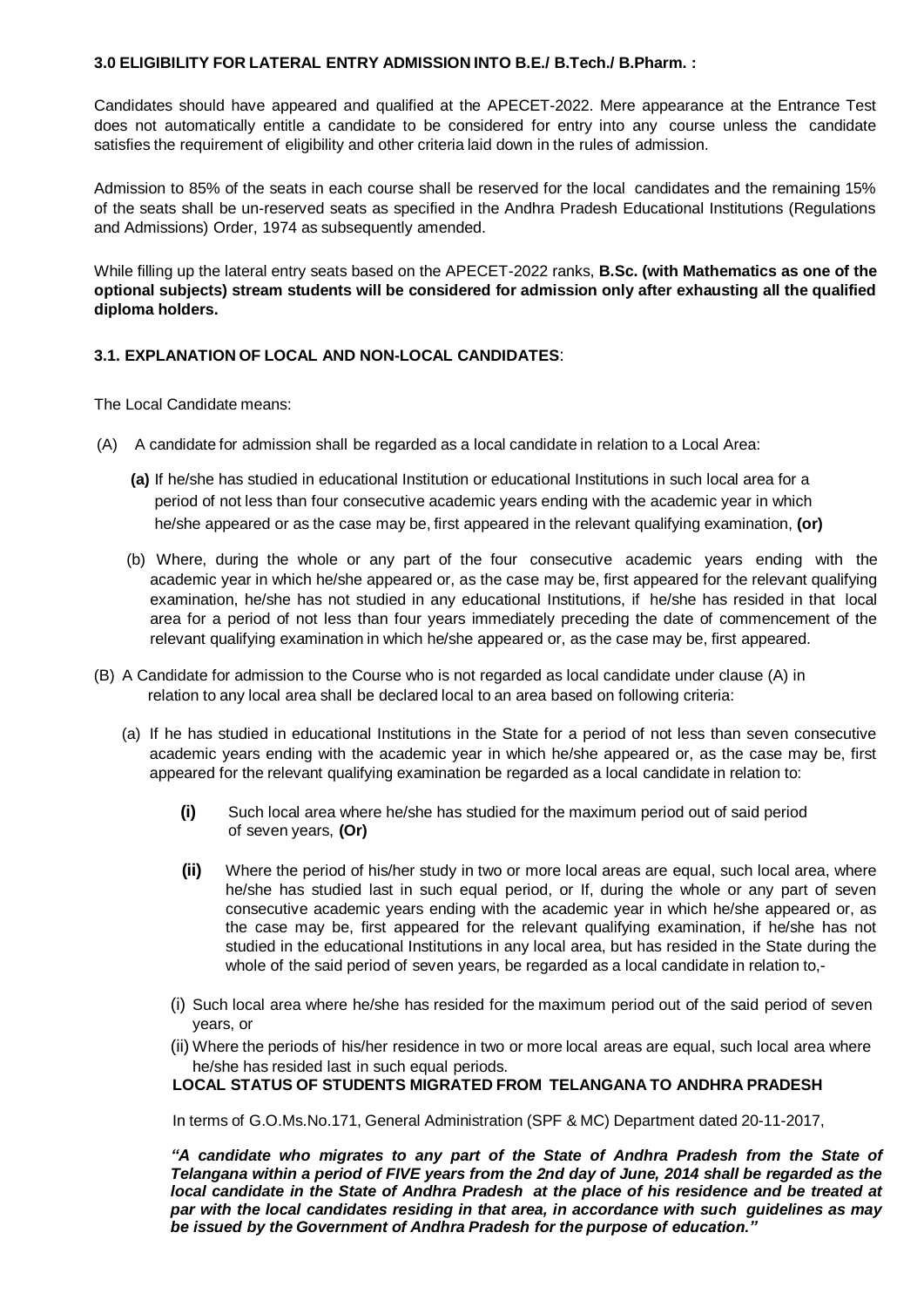The candidate, who intends to apply for admission into Educational Institutions / Employment as stated above, shall make an application in Form-I online to the Tahsildar concerned, on or before 1s August, 2022, through Mee-Seva portal. Basing on the documents furnished, the Tahsildar shall issue the local status certificate in Form-III.

For details refer the document in Home Page.

- (C) The following categories of candidates are eligible to apply for admission to the remaining 15% of unreserved seats:
	- (a) All the candidates eligible to be declared as local candidates.
	- (b) Candidates who have resided in the State for a total period of 10 years excluding periods of study outside the State or either of whose parents have resided in the State for a total period of ten years excluding period of employment outside the State.
	- (c) Candidates who are children of parents who are in the employment of this State or Central Government, Public Sector Corporations, Local Bodies, Universities and other similar quasi-public Institutions, within the State.
	- (d) Candidates who are spouses of those in the employment of the State or Central Government, Public Sector Corporations, Local Bodies, Universities and Educational Institutions recognized by the Government or University OR other competent authority and similar quasi Government Institutions within the State.

#### **4.0 PATTERN OF EXAMINATION**

The examination will be for 200 Marks with 200 Objective type questions and the distribution of marks for each stream will be as follows:

| <b>ENGINEERING STREAM:</b>                     |                  |                                                           |
|------------------------------------------------|------------------|-----------------------------------------------------------|
| <b>Subject</b>                                 | <b>Max.Marks</b> | <b>Remarks</b>                                            |
| <b>Mathematics</b>                             | 50               | Common to all branches                                    |
| Physics                                        | 25               | Common to all branches                                    |
| Chemistry                                      | 25               | Common to all branches                                    |
| Engineering (Civil/Electrical/Mechanical/      |                  |                                                           |
| Electronics & Communications/Computer Science/ |                  |                                                           |
| Chemical/Metallurgical/Mining/Electronics &    |                  |                                                           |
| Instrumentation/ Ceramic Technology/           |                  |                                                           |
| Bio technology/Agricultural Engineering        |                  |                                                           |
| as the case may be)                            | 100              | Separate Question Paper for<br>Each branch of engineering |

| <b>PHARMACY STREAM:</b>         |                  |
|---------------------------------|------------------|
| <b>Subject</b>                  | <b>Max.Marks</b> |
| <b>Pharmaceutics</b>            | 50               |
| <b>Pharmaceutical Chemistry</b> | 50               |
| Pharmacognosy                   | 50               |
| Pharmacology                    | 50               |

#### **B.Sc.(with Mathematics as one of the optional subjects) STREAM:**

| <b>Subject</b>            | <b>Max.Marks</b> |
|---------------------------|------------------|
| <b>Mathematics</b>        | 100              |
| <b>Analytical Ability</b> | 50               |
| Communicative English     | 50               |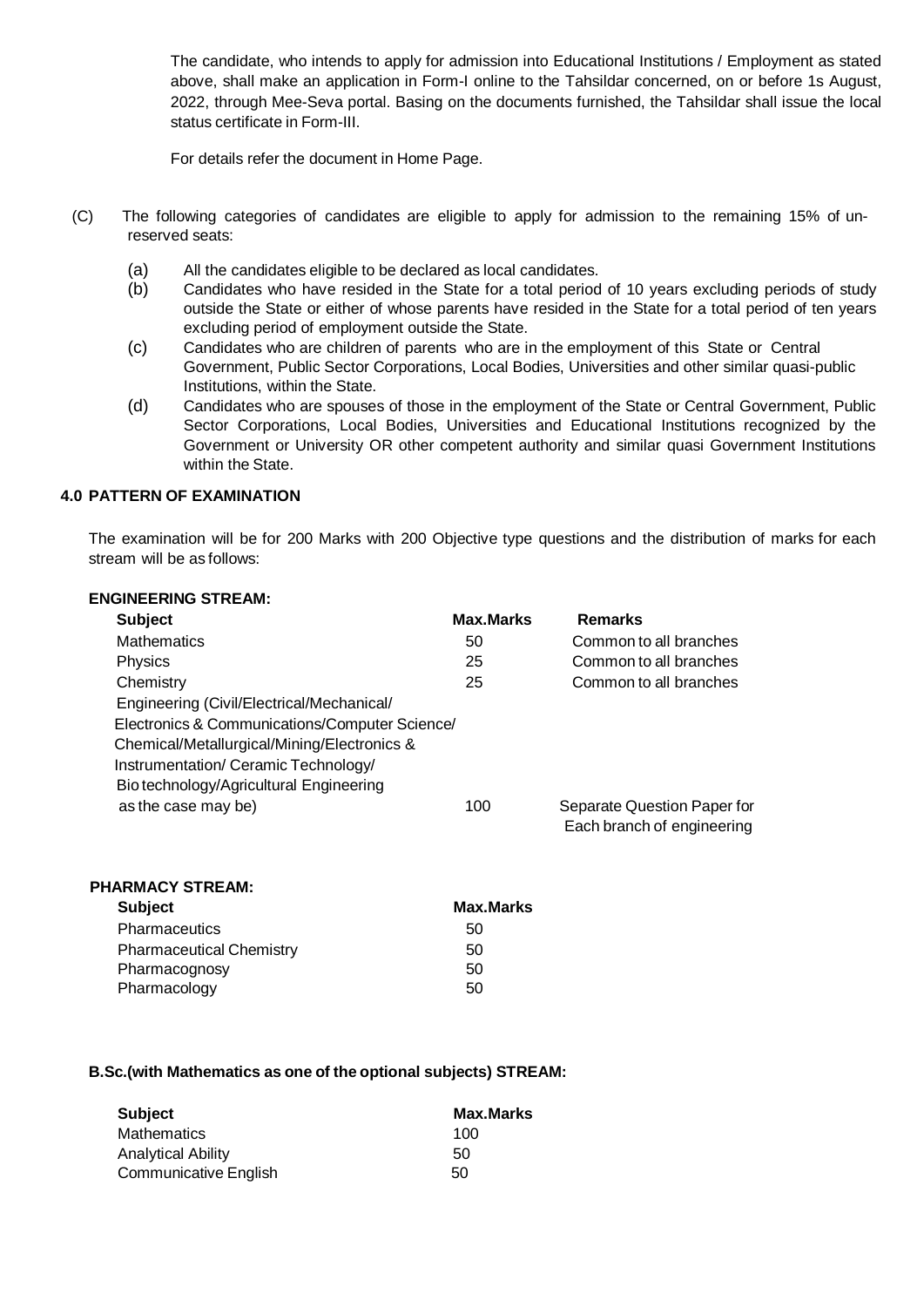#### **Qualifying marks in APECET -2022.**

The qualifying percentage marks for obtaining a rank in APECET -2022 is 25% of the aggregate marks in the four subjects (three subjects for B.Sc. Mathematics) i.e., 50 marks out of a total of 200. However, in the case of SC/ST candidates, there shall be no minimum qualifying marks for ranking the candidates.

The rank obtained with the benefit of relaxation of the minimum qualifying marks at the APECET [FDH & B.Sc.(with Mathematics as one of the optional subjects)]-2022 by any candidate claiming to belong to SC/ST category will be cancelled in case the claim is found to be invalid at the time of admission.

#### **Evaluation and ranking in APECET [FDH & B.Sc. (with Mathematics as one of the optional subjects)]- 2022**

- a) The student will be ranked (Integrated Merit Rank) based on the marks obtained by him/her in the APECET [FDH & B.Sc.(with Mathematics as one of the optional subjects)]-2022 Examination.
- b) Every care will be taken to avoid errors in valuation, checking, scrutiny, tabulation and ranking. **Hence request for re-totalling and revaluation will in no case be entertained.** Candidates will be ranked in the order of merit in APECET 2022, separately in each branch of Engineering Course
- c) As per Government Order, all Diploma holders in any branch of Engineering/Technology, who qualify in APECET [FDH & B.Sc.(with Mathematics as one of the optional subjects)]-2022 are eligible for admission into B.Tech. in Information Technology and B.Tech in Computer Science and Engineering branches. The Integrated Merit Rank is taken into consideration for admission into B.Tech in Information Technology and B.Tech in Computer Science and Engineering branches. The Integrated Merit Rank is based on the total marks obtained in APECET [FDH] & B.Sc.(with Mathematics as one of the optional subjects)-2022 by candidates with Diploma in any branch of Engineering/Technology.
- d) **Resolving Tie in Engineering Stream:** In case of a tie in aggregate, the marks obtained in Engineering subject, and in case of further tie the marks obtained in the Mathematics subject and if the tie still continues, the marks obtained in physics subject will be taken into account to decide the relative ranking. In case of candidates getting equal marks in each of the four subjects, they will be bracketed for the purpose of award of rank. Age of the candidate will be considered at the time of admission for resolving the tie, the older candidate being given preference.
- e) **Resolving Tie in Pharmacy Stream:** In case of tie, the students who get the same aggregate marks are given same rank and at the time of admission, age will be taken into consideration; the older candidate will be given priority.
- f) **Resolving Tie in B.Sc.(with Mathematics as one of the optional subjects) Stream :** Candidates will be ranked based on the marks obtained in the entrance examination. In case of a tie in aggregate, the marks obtained in Mathematics subject and in case of further tie the students who get the same aggregate marks are given same rank and at the time of admission, age will be taken into consideration; the older candidate will be given priority.

#### **SUBMISSION OF ONILE APPLICATION**

- 1. For registration and submission of online application the aspiring candidates have to visit the web site **[www.sche.ap.gov.in/ecet](http://www.sche.ap.gov.in/ecet)**
- **2. All the details required such as qualifying examination (diploma or degree as the case may be ) hall ticket number, SSC or 10th class hall ticket number, places of study from 6th class onwards, caste category-Mee seva Cerificate number, Income certificate-Mee seva certificate number, good quality passport size photograph in .jpg or .jpeg format of less than 50Kb size, scanned image of Signature affixed with a black pen on a white paper in .jpg or .jpeg format of less than 30Kb size, Ration card of the family, Aadhar card of self in the application form shall be entered in the specified fields.**
- **3. The Aadhar Card number of the candidate is mandatory.**
- **4. The payment of the registration fee can be done online through AP Online services or Payment Gateway provided ( through Credit Card/Debit Card/ Net banking). Rs.600/- for OC students, 550/- for BC students and 500/- for SC/ST students.**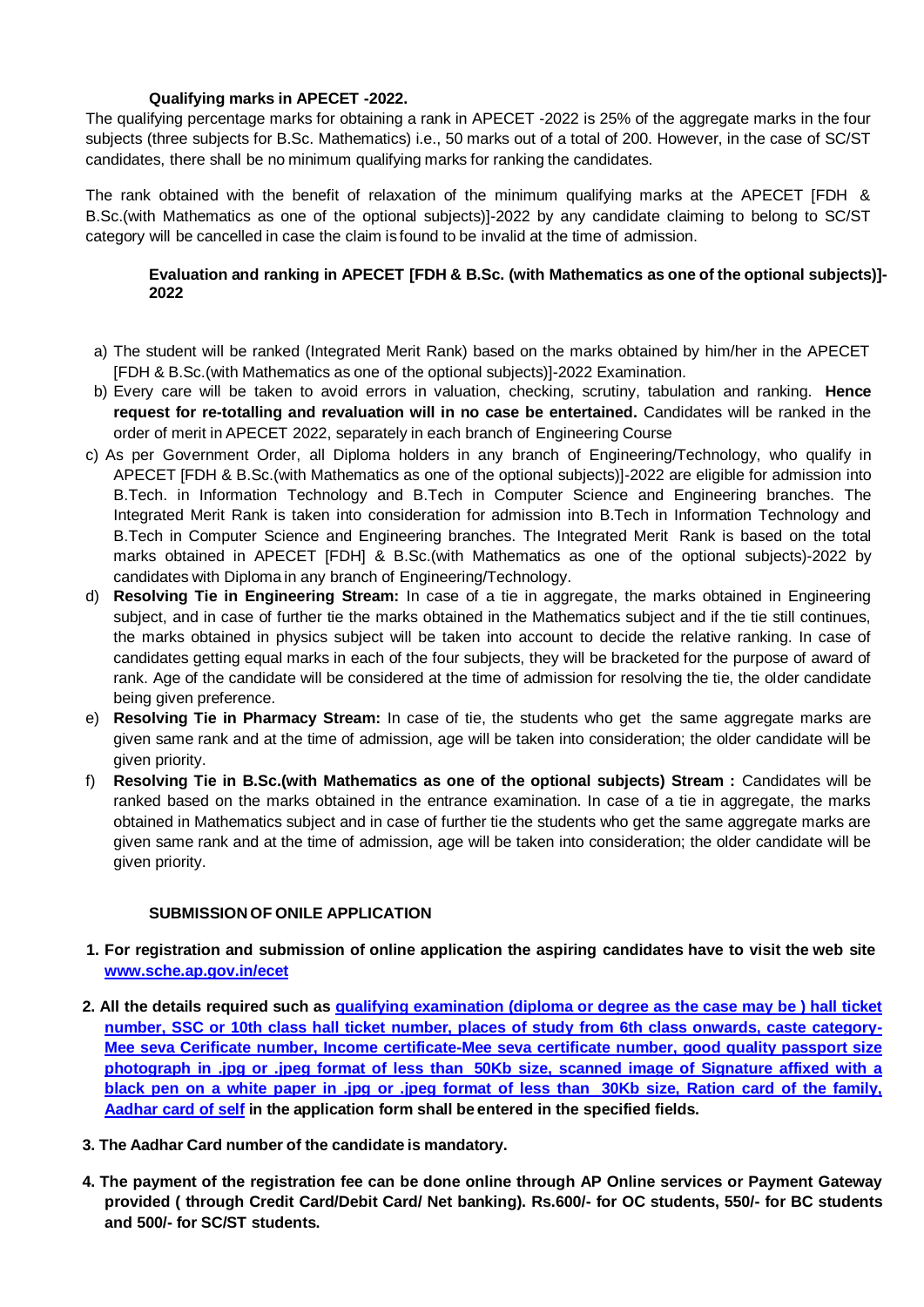| <b>ELIGIBILITY BRANCHES FOR VARIOUS APECET PAPERS</b> |                                                                                                                                                                                                                                                                                                                                      |  |  |
|-------------------------------------------------------|--------------------------------------------------------------------------------------------------------------------------------------------------------------------------------------------------------------------------------------------------------------------------------------------------------------------------------------|--|--|
| <b>ECET ENGINEERING SUBJECT PAPER</b>                 | <b>ELIGIBLE DIPLOMA CANDIDATES</b>                                                                                                                                                                                                                                                                                                   |  |  |
| <b>BIO-TECHNOLOGY</b>                                 | BIOTECHNOLOGY, PHARMACY, CHEMICAL<br><b>ENGINEERING</b>                                                                                                                                                                                                                                                                              |  |  |
| <b>CERAMIC TECHNOLOGY</b>                             | <b>CERAMIC TECHNOLOGY</b>                                                                                                                                                                                                                                                                                                            |  |  |
| <b>CHEMICAL ENGINEERING</b>                           | CERAMIC, LEATHER, TEXTILE, CHEMICAL<br>ENGINEERING, CHEMICAL-PETROCHEMICAL,<br>CHEMICAL-PLASTICS & POLYMERS, CHEMICAL-OIL<br>TECHNOLOGY, CHEMICAL-SUGAR TECHNOLOGY,<br>PETROLEUM TECHNOLOGY, PETROCHEMICAL<br><b>TECHNOLOGY</b>                                                                                                      |  |  |
| <b>CIVIL ENGINEERING</b>                              | CIVIL, CIVIL-CONSTRUCTION TECHNOLOGY                                                                                                                                                                                                                                                                                                 |  |  |
| COMPUTER SCIENCE AND ENGINEERING                      | COMPUTER ENGINEERING, ELECTRONICS AND<br>COMPUTER, SPECIAL DIPLOMA IN ELECTRONICS<br>WITH COMPUTER, INFORMATION TECHNOLOGY                                                                                                                                                                                                           |  |  |
| ELECTRONICS AND COMMUNICATION<br><b>ENGINEERING</b>   | ELECTRONICS AND COMMUNICATION ENGINEERING,<br>SPECIAL DIPLOMA IN ELECTRONICS-BIOMEDICAL, TV<br>AND SOUND, INDUSTRIAL ELECTRONICS,<br>COMMUNICATION ENGG, EMBEDDED SYSTEMS,<br>APPLIED ELECTRONICS AND INSTRUMENTATION,<br>ELECTRONICS AND INSTRUMENTATION,<br>ELECTRONICS AND TELEMATICS                                             |  |  |
| ELECTRICAL AND ELECTRONICS ENGINEERING                | ELECTRICAL AND ELECTRONICS ENGINEERING                                                                                                                                                                                                                                                                                               |  |  |
| ELECTRONICS AND INSTRUMENTATION<br><b>ENGINEERING</b> | ELECTRONICS AND INSTRUMENTATION, SPECIAL<br>DIPLOMA IN ELECTRONICS-INDUSTRIAL<br>ELECTRONICS, APPLIED ELECTRONICS AND<br><b>INSTRUMENTATION</b>                                                                                                                                                                                      |  |  |
| <b>MECHANICAL ENGINEERING</b>                         | AUTOMOBILE ENGINEERING, FOOT WEAR<br>TECHNOLOGY, INDUSTRIAL ENGINEERING, INDUSTRIAL<br>PRODUCTION ENGINEERING, JEWELLARY DESIGN AND<br>MANUFACTURING, MECHANICAL ENGINEERING,<br>MECHANICAL ENGINEERING (SANDWICH), PACKAGING<br>TECHNOLOGY, PRINTING TECHNOLOGY,<br>AERONAUTICAL ENGINEERING, REFREGIRATION AND<br>AIR CONDITIONING |  |  |
| <b>METALLURGICAL ENGINEERING</b>                      | METALLURGICAL ENGINEERING                                                                                                                                                                                                                                                                                                            |  |  |
| <b>MINING ENGINEERING</b>                             | MINING ENGINEERING, INDUSTRIAL<br>ENGINEERING, MECHANICAL<br>ENGINEERING, INDUSTRIAL PRODUCTION<br><b>ENGINEERING</b>                                                                                                                                                                                                                |  |  |
| AGRICULTURAL ENGINEERING                              | <b>AGRICULTURAL ENGINEERING</b>                                                                                                                                                                                                                                                                                                      |  |  |
| <b>PHARMACY</b>                                       | <b>PHARMACY</b>                                                                                                                                                                                                                                                                                                                      |  |  |
| <b>B.SC</b>                                           | B.Sc. WITH MATHEMATICS AS ONE OF THE<br><b>OPTIONAL SUBJECTS</b>                                                                                                                                                                                                                                                                     |  |  |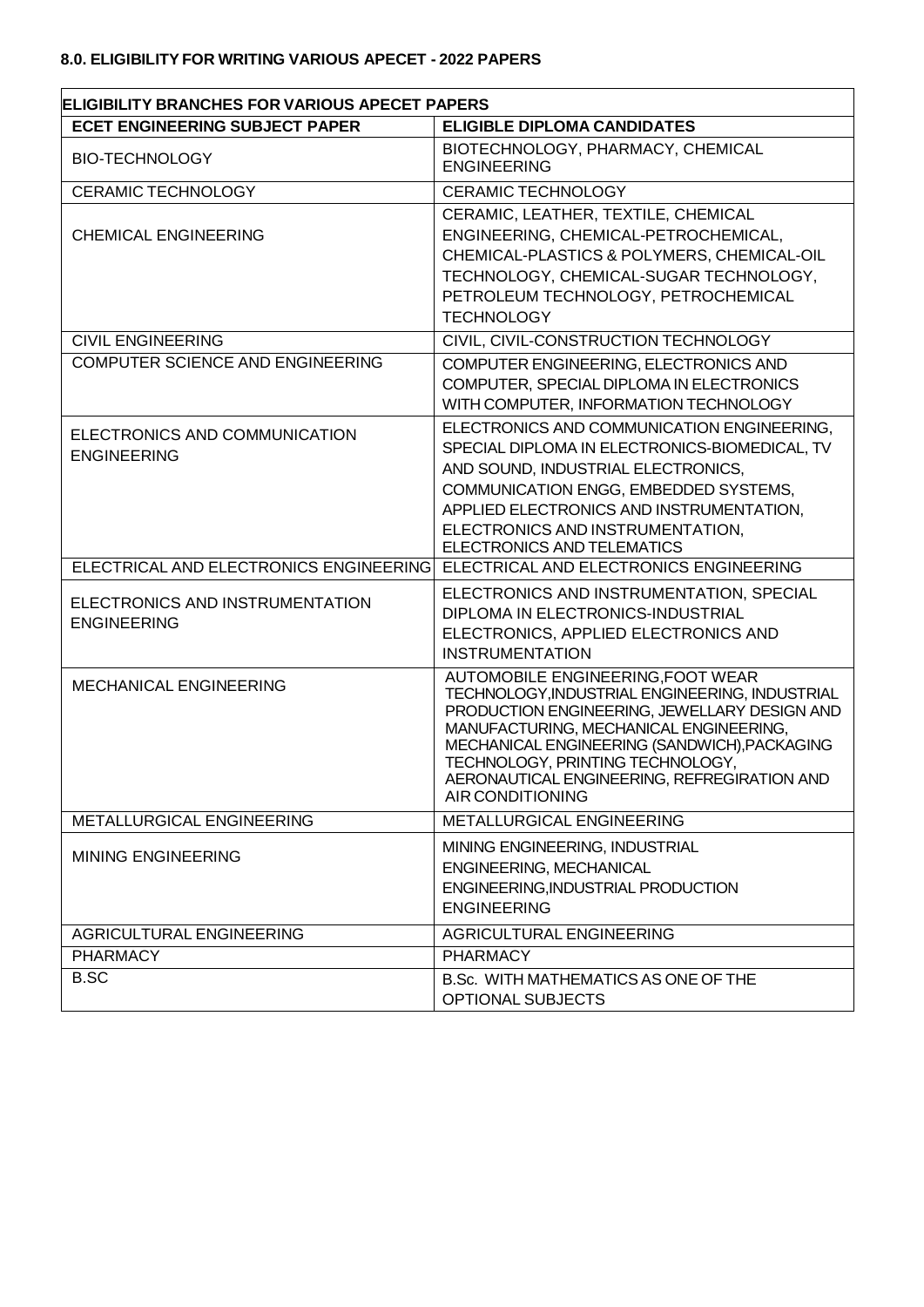| <b>DIPLOMA</b><br><b>BRANCH</b><br>CODE | <b>DIPLOMA BRANCH NAME</b>                          | subject<br>into relevant<br>to appear for<br>programme<br>admission<br>degree<br>APECET | Name of the degree course in<br>engineering/pharmacy* |
|-----------------------------------------|-----------------------------------------------------|-----------------------------------------------------------------------------------------|-------------------------------------------------------|
| <b>AEI</b>                              | APPLIED ELECTRONICS AND INSTRUMENTATION             | ECE                                                                                     | CSE, ECE, ECS, ETM, INF, ETC                          |
| <b>AEI</b>                              | APPLIED ELECTRONICS AND INSTRUMENTATION             | <b>EIE</b>                                                                              | AEI, CSE, EIE, ICE, INF, IST                          |
| <b>AUT</b>                              | <b>AUTOMOBILE ENGINEERING</b>                       | <b>MEC</b>                                                                              | ANE, ASE, AUT, CSE, INF, IPE, MCT, M<br>EC, NAM       |
| <b>AGE</b>                              | AGRICULTURAL ENGINEERING                            | <b>AGE</b>                                                                              | <b>AGE</b>                                            |
| <b>BIO</b>                              | <b>BIOTECHNOLOGY</b>                                | <b>BIO</b>                                                                              | BIO,CSE, INF                                          |
| <b>BME</b>                              | <b>BIO-MEDICAL ENGINEERING</b>                      | ECE                                                                                     | BME, CSE, ECE, ECS, ETM, INF, ETC                     |
| <b>CCT</b>                              | CIVIL ENGINEERING (CONSTRUCTION<br>TECHNOLOGY)      | <b>CIV</b>                                                                              | CEE, CIV, CSE, INF, GIN                               |
| <b>CER</b>                              | <b>CERAMIC TECHNOLOGY</b>                           | <b>CER</b>                                                                              | CER,CSE,INF                                           |
| <b>CER</b>                              | <b>CERAMIC TECHNOLOGY</b>                           | <b>CHE</b>                                                                              | CHE, CPE, CSE, INF                                    |
| <b>CHE</b>                              | <b>CHEMICAL ENGINEERING</b>                         | <b>BIO</b>                                                                              | BIO,CSE, INF                                          |
| <b>CHE</b>                              | <b>CHEMICAL ENGINEERING</b>                         | <b>CHE</b>                                                                              | CHE, CPE, CSE, INF, PET                               |
| <b>CIV</b>                              | <b>CIVIL ENGINEERING</b>                            | <b>CIV</b>                                                                              | CEE, CIV, CSE, INF, GIN                               |
| <b>CME</b>                              | <b>COMPUTER ENGINEERING</b>                         | <b>CSE</b>                                                                              | CSE,CSS,ECM,INF                                       |
| <b>COT</b>                              | CHEMICAL(OIL TECHNOLOGY)<br><b>ENGINEERING</b>      | <b>CHE</b>                                                                              | CHE, CPE, CSE, INF, PET                               |
| <b>CPC</b>                              | CHEMICAL(PETROCHEMICAL) ENGINEERING                 | <b>CHE</b>                                                                              | CHE, CPE, CSE, INF, PET                               |
| <b>CPP</b>                              | CHEMICAL(PLASTICS&POLYMERS) ENGINEERING             | <b>CHE</b>                                                                              | CHE, CPE, CSE, INF, PET                               |
| <b>CST</b>                              | CHEMICAL ENGINEERING IN SUGAR<br><b>TECHNOLOGY</b>  | <b>CHE</b>                                                                              | CHE, CPE, CSE, INF, PET                               |
| ECE                                     | ELECTRONICS AND COMMUNICATION<br><b>ENGINEERING</b> | <b>ECE</b>                                                                              | CSE, ECE, ECS, ETM, INF, ETC                          |
| <b>ECM</b>                              | ELECTRONICS AND COMPUTERS ENGINEERING               | <b>CSE</b>                                                                              | CSE.CSS.ECM.INF                                       |
| EEE                                     | ELECTRICAL AND ELECTRONICS ENGINEERING              | EEE                                                                                     | CSE, EEE, INF, PWR                                    |
| <b>EIE</b>                              | ELECTRONICS INSTRUMENTATION ENGINEERING             | <b>ECE</b>                                                                              | CSE, ECE, ECS, ETM, INF, ETC                          |
| EIE                                     | ELECTRONICS INSTRUMENTATION ENGINEERING             | <b>EIE</b>                                                                              | AEI, CSE, EIE, ICE, INF, IST                          |
| <b>EMB</b>                              | SPL.DIP.IN ELECTRONICS(EMBEDDED SYSTEMS)            | <b>ECE</b>                                                                              | CSE, ECE, ECS, ETM, INF, ETC                          |
| <b>ETM</b>                              | ELECTRONICS AND TELEMATICS                          | ECE                                                                                     | CSE, ECE, ECS, ETM, INF, ETC                          |
| <b>FWT</b>                              | FOOTWEAR TECHNOLOGY                                 | <b>MEC</b>                                                                              | ANE, AUT, CSE, INF, IPE, MCT, MEC,<br><b>NAM</b>      |
| <b>INE</b>                              | INDUSTRIAL ENGINEERING                              | <b>MEC</b>                                                                              | CSE, INF, ANE, ASE, AUT, IPE, MCT,<br>MEC, NAM        |
| <b>INF</b>                              | <b>INFORMATION TECHNOLOGY</b>                       | <b>CSE</b>                                                                              | CSE,CSS,ECM,INF                                       |
| <b>IPE</b>                              | INDUSTRIAL PRODUCTION ENGINEERING                   | <b>MEC</b>                                                                              | CSE, INF, ANE, ASE, AUT, IPE, MCT,<br>MEC, NAM        |
| <b>JDM</b>                              | JEWELLARY DESIGN AND MANUFACTURING                  | <b>MEC</b>                                                                              | ANE, AUT, CSE, INF, IPE, MCT, MEC, NAM                |
| <b>LT</b>                               | LEATHER TECHNOLOGY                                  | <b>CHE</b>                                                                              | CHE, CPE, CSE, INF                                    |
| <b>MEC</b>                              | MECHANICAL ENGINEERING                              | <b>MEC</b>                                                                              | ANE, AUT, CSE, INF, IPE, MCT, MEC,<br>NAM, ASE        |
| <b>MET</b>                              | METALLURGICAL ENGINEERING                           | <b>MET</b>                                                                              | CSE, INF, MET, MMT                                    |
| <b>MIN</b>                              | MINING ENGINEERING                                  | <b>MIN</b>                                                                              | CSE, INF, MIN                                         |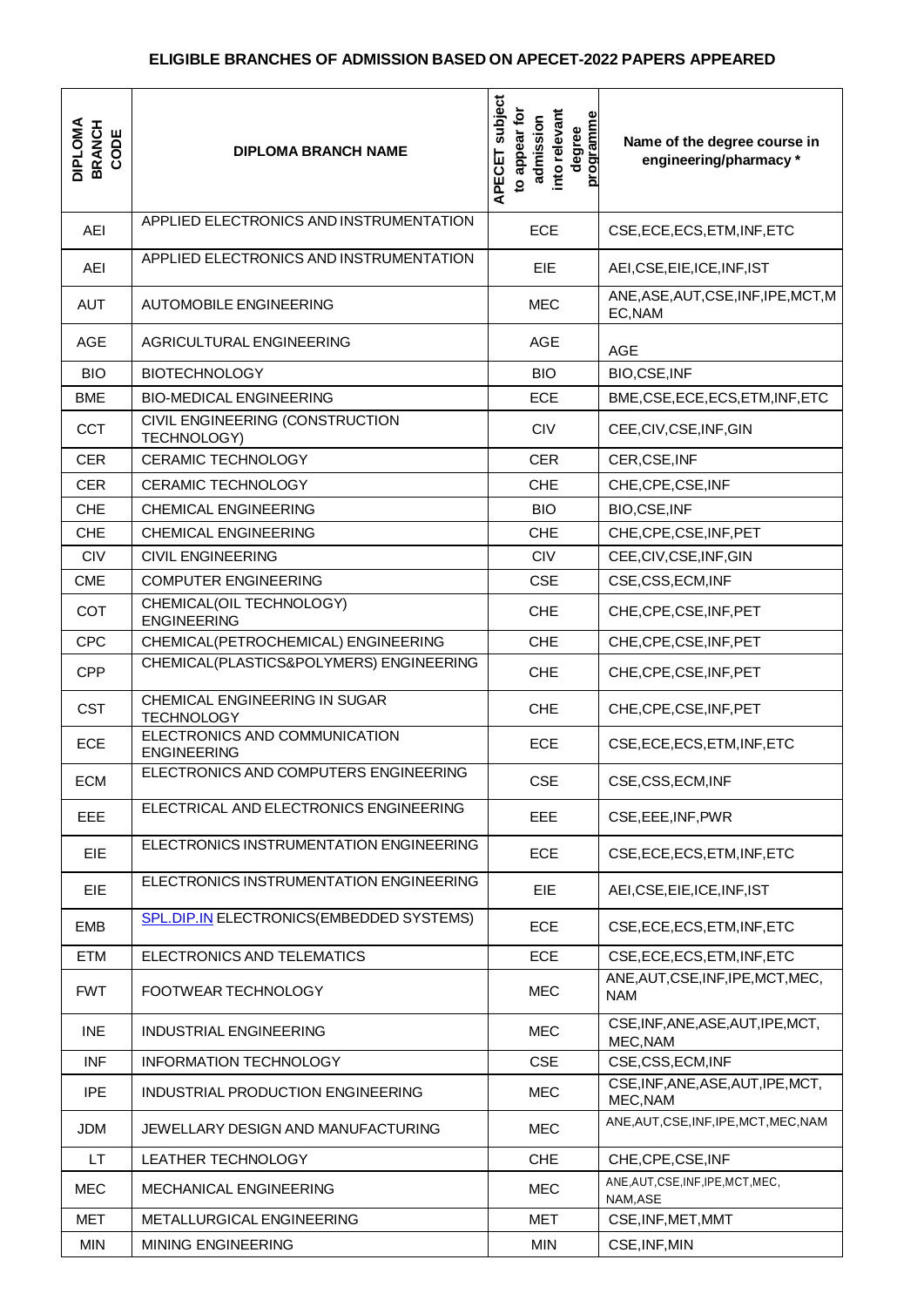| <b>MSW</b> | MECHANICAL(SANDWICH) ENGG                 | <b>MEC</b> | ANE, AUT, CSE, INF, IPE, MCT, MEC, NAM            |
|------------|-------------------------------------------|------------|---------------------------------------------------|
| <b>PCT</b> | PETROCHEMICAL TECHNOLOGY                  | CHE.       | CHE, CPE, CSE, INF, PET                           |
| <b>PET</b> | PETROLEUM TECHNOLOGY                      | CHE.       | CHE, CPE, CSE, INF, PET                           |
| <b>PHM</b> | <b>PHARMACY</b>                           | <b>BIO</b> | <b>BIO</b>                                        |
| <b>PHM</b> | <b>PHARMACY</b>                           | <b>PHM</b> | <b>PHM</b>                                        |
| <b>PKT</b> | PACKAGING TECHNOLOGY                      | MEC        | ANE, AUT, CSE, INF, IPE, MCT, MEC, NAM            |
| PT.        | PRINTING TECHNOLOGY                       | <b>MEC</b> | ANE, AUT, CSE, INF, IPE, MCT, MEC, NAM            |
| <b>SCN</b> | <b>SPL.DIP.IN ELECTRONICS</b>             | <b>ECE</b> | CSE, ECE, ECS, ETM, INF, ETC                      |
| <b>SCP</b> | <b>SPL.DIP.IN ELECTRONICS</b>             | <b>CSE</b> | CSE,CSS,ECM,INF                                   |
| <b>SEI</b> | <b>SPL.DIP.IN ELECTRONICS (INDUSTRIAL</b> | <b>ECE</b> | CSE, ECE, ECS, ETM, INF, ETC                      |
| <b>SEI</b> | SPL.DIP.IN ELECTRONICS (INDUSTRIAL        | <b>EIE</b> | AEI, CSE, EIE, ICE, INF, IST                      |
| <b>TVS</b> | <b>SPL.DIP.IN ELECTRONICS</b>             | ECE.       | CSE, ECE, ECS, ETM, INF, ETC                      |
| <b>TXT</b> | <b>TEXTILE TECHNOLOGY</b>                 | <b>CHE</b> | CHE, CPE, CSE, INF, TEX                           |
| <b>BSC</b> | <b>B.Sc(Mathematics)</b>                  | <b>MPC</b> | Eligible for all B.Tech/B.E<br>courses except PHM |

| <b>B.TECH./B.PHARM COURSE CODE*</b> | <b>NAME OF THE COURSE</b>                   |
|-------------------------------------|---------------------------------------------|
| <b>ANE</b>                          | AERONAUTICAL ENGINEERING                    |
| <b>ASE</b>                          | AEROSPACE ENGINEERING                       |
| AUT                                 | <b>AUTOMOBILE ENGINEERING</b>               |
| <b>AGE</b>                          | AGRICULTURAL ENGINEERING                    |
| BIO.                                | <b>BIO-TECHNOLOGY</b>                       |
| <b>BME</b>                          | <b>BIO-MEDICAL ENGINEERING</b>              |
| CEE.                                | CIVIL ENVIRONMENTAL ENGINEERING             |
| CER                                 | CHEMICAL (CERAMIC) TECHNOLOGY               |
| <b>CHE</b>                          | <b>CHEMICAL ENGINEERING</b>                 |
| <b>CIV</b>                          | <b>CIVIL ENGINEERING</b>                    |
| <b>CPE</b>                          | CHEMICAL PETRO ENGINEERING                  |
| <b>CSE</b>                          | <b>COMPUTER SCIENCE AND ENGINEERING</b>     |
| <b>CSS</b>                          | COMPUTER SCIENCE AND SYSTEMS ENGINEERING    |
| CST                                 | COMPUTER SCIENCE AND TECHNOLOGY             |
| <b>ECE</b>                          | ELECTRONICS AND COMMUNICATION ENGINEERING   |
| <b>ECM</b>                          | ELECTRONICS AND COMPUTER ENGINEERING        |
| <b>ECS</b>                          | ELECTRONICS CONTROL SYSTEMS ENGINEERING     |
| EEE.                                | ELECTRICAL AND ELECTRONICS ENGINEERING      |
| EIE.                                | ELECTRONICS AND INSTRUMENTATION ENGINEERING |
| <b>ETM</b>                          | ELECTRONICS AND TELEMATICS                  |
| GIN                                 | <b>GEO-INFORMATICS</b>                      |
| INF                                 | <b>INFORMATION TECHNOLOGY</b>               |
| IPE                                 | INDUSTRIAL PRODUCTION ENGINEERING           |
| <b>IST</b>                          | INSTRUMENTATION ENGINEERING AND TECHNOLOGY  |
| <b>MCT</b>                          | MECHANICAL (MECHTRONICS) ENGINEERING        |
| <b>MEC</b>                          | MECHANICAL ENGINEERING                      |
| MET                                 | METALLURGICAL ENGINEERING                   |
| <b>MIN</b>                          | <b>MINING ENGINEERING</b>                   |
| <b>MMT</b>                          | METALLURGY AND MATERIAL ENGINEERING         |
| <b>NAM</b>                          | NAVAL ARCHITECTURE AND MARINE ENGINEERING   |
| <b>PCT</b>                          | PETROCHEMICAL TECHNOLOGY                    |
| <b>PET</b>                          | PETROLEUM ENGINEERING/TECHNOLOGY            |
| <b>PHM</b>                          | <b>B. PHARMACY</b>                          |
| <b>PWR</b>                          | <b>POWER ENGINEERING</b>                    |
| <b>TEX</b>                          | <b>TEXTILE TECHNOLOGY</b>                   |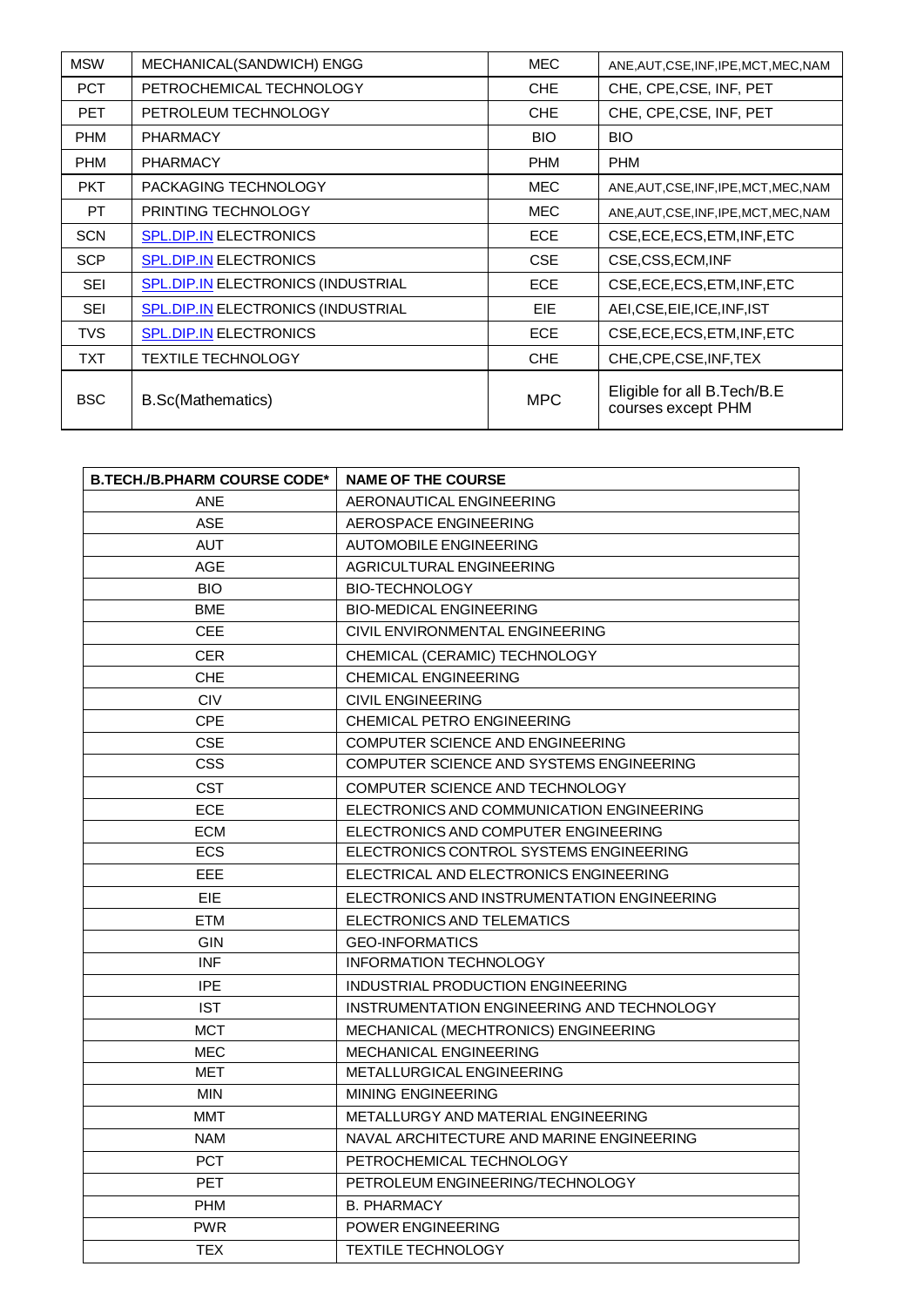#### **ORDER OF PREFERENCE WHILE GIVING ADMISSIONS**

The following order of preference shall be observed in considering Diploma Holders for admission into various courses:

- (1) For admission into Degree programme in Information Technology and Computer Science and Engineering, first preference will be given to candidates who have obtained the Diploma in Information Technology and Computer Science and Engineering respectively. Any seats still vacant shall be filled with candidates who have obtained their Diploma in any branch of Engineering / Technology on the basis of their integrated merit ranking.
- (2) For admission into Degree programme in Textile Technology, candidates who have obtained their Diploma in Textile Technology (Design & Manufacturing) and Textile Technology (Knitting) must necessarily have completed their Intermediate or equivalent with Mathematics, Physics and Chemistry as compulsory subjects.
- (3) For admission into Degree programme in Bio-Technology, first preference will be given to candidates who have obtained the Diploma in Bio-Technology. Any seats still vacant shall be filled with candidates who have obtained their Diploma in Pharmacy or Chemical Engineering in the ratio of 1:1 respectively.
- (4) Diploma Holders of Special Diploma course in Industrial Electronics & Instrumentation Engineering / Diploma Holders in Electronics & Instrumentation Engineering have to appear for APECETIFDHI Examination in Electronics & Instrumentation Engineering only (EIE) for admission into Instrumentation Engineering (IE) / Electronics & Instrumentation Engineering (EIE) / Applied Electronics & Instrumentation Engineering / Instrumentation Control Engineering courses.
- (5) The qualified candidates from B.Sc. degree holders will be considered for admission only after exhausting all branches of Diploma holders vide GO.Ms. No. 49.

#### **TEST CENTRES FOR APECET-2022**

APECET 2022 TEST CENTRES ARE AVAILABLE IN WEB APPLICATION.TEST CENTRE ALLOCATION WILL BE MADE ON FIRST COME FIRST SERVED BASIS.NO GAURANTEE CAN BE GIVEN THAT THE APPLICANT WILL BE ALLOTTED HIS CHOICE.